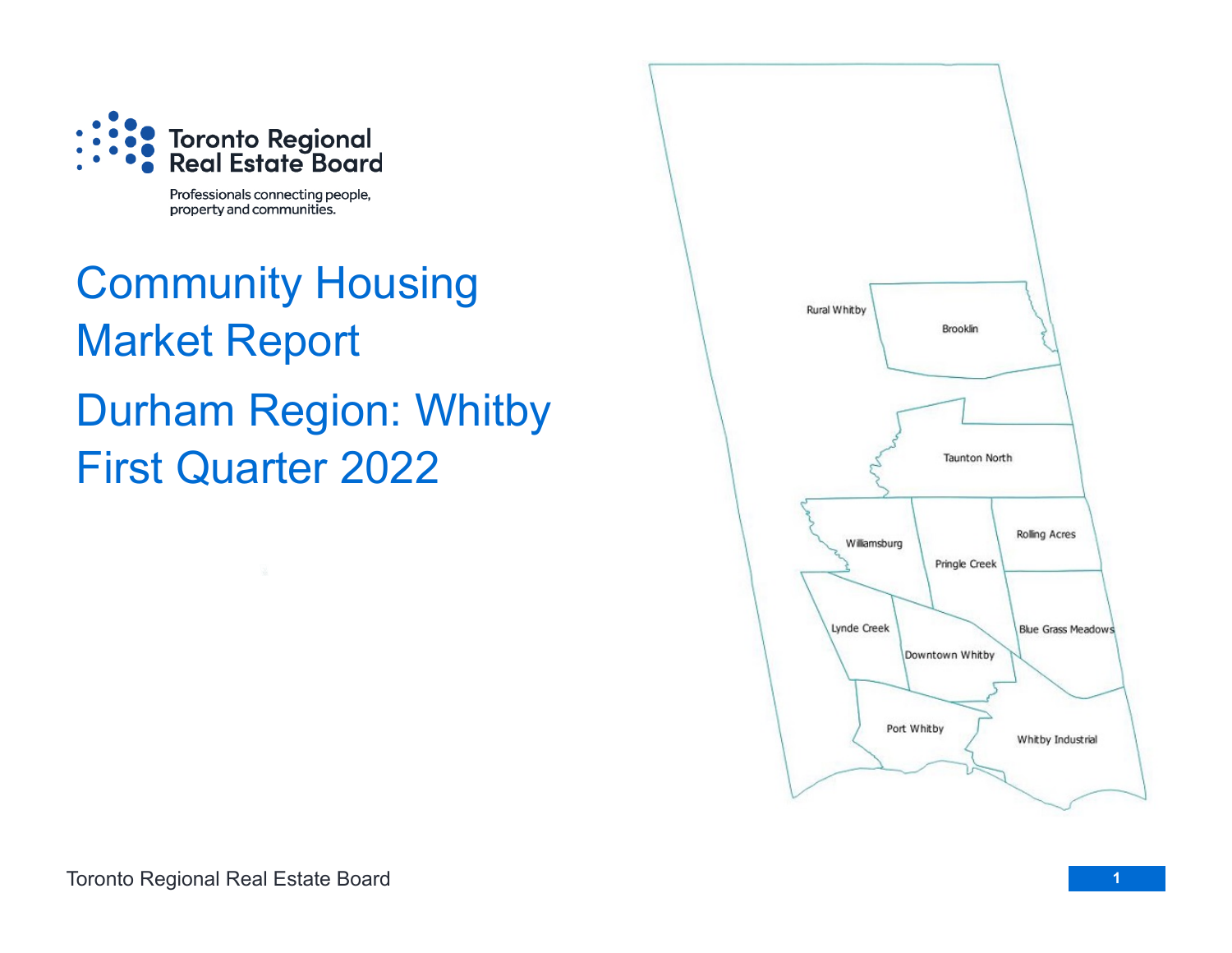### SUMMARY OF EXISTING HOME TRANSACTIONS ALL HOME TYPES, FIRST QUARTER 2022

## WHITBY COMMUNITY BREAKDOWN

| <b>Community</b>          | <b>Sales</b> | <b>Dollar Volume</b> | <b>Average Price</b> | <b>Median Price</b> | <b>New Listings</b> | <b>Active Listings</b> | Avg. SP/LP | Avg. DOM       |
|---------------------------|--------------|----------------------|----------------------|---------------------|---------------------|------------------------|------------|----------------|
| <b>Blue Grass Meadows</b> | 62           | \$81,094,086         | \$1,307,969          | \$1,257,500         | 98                  | 16                     | 136%       | 5              |
| <b>Brooklin</b>           | 87           | \$119,455,609        | \$1,373,053          | \$1,330,000         | 128                 | 21                     | 123%       | 5              |
| Downtown Whitby           | 32           | \$33,844,998         | \$1,057,656          | \$1,035,000         | 61                  | 15                     | 126%       |                |
| Lynde Creek               | 44           | \$57,699,340         | \$1,311,349          | \$1,180,000         | 65                  | 7                      | 132%       | 6              |
| Port Whitby               | 37           | \$38,496,814         | \$1,040,454          | \$1,002,000         | 61                  | 18                     | 128%       | $6\phantom{1}$ |
| Pringle Creek             | 102          | \$116,921,300        | \$1,146,287          | \$1,050,000         | 158                 | 33                     | 129%       | 6              |
| <b>Rolling Acres</b>      | 72           | \$100,376,865        | \$1,394,123          | \$1,405,185         | 123                 | 21                     | 126%       | 6              |
| <b>Rural Whitby</b>       | 40           | \$65,492,105         | \$1,637,303          | \$1,535,000         | 72                  | 14                     | 120%       | 6              |
| <b>Taunton North</b>      | 36           | \$51,017,249         | \$1,417,146          | \$1,335,250         | 55                  | 9                      | 127%       | 6              |
| Whitby Industrial         | 0            |                      |                      |                     |                     | 0                      |            |                |
| Williamsburg              | 70           | \$97,351,514         | \$1,390,736          | \$1,325,393         | 128                 | 25                     | 130%       | 6              |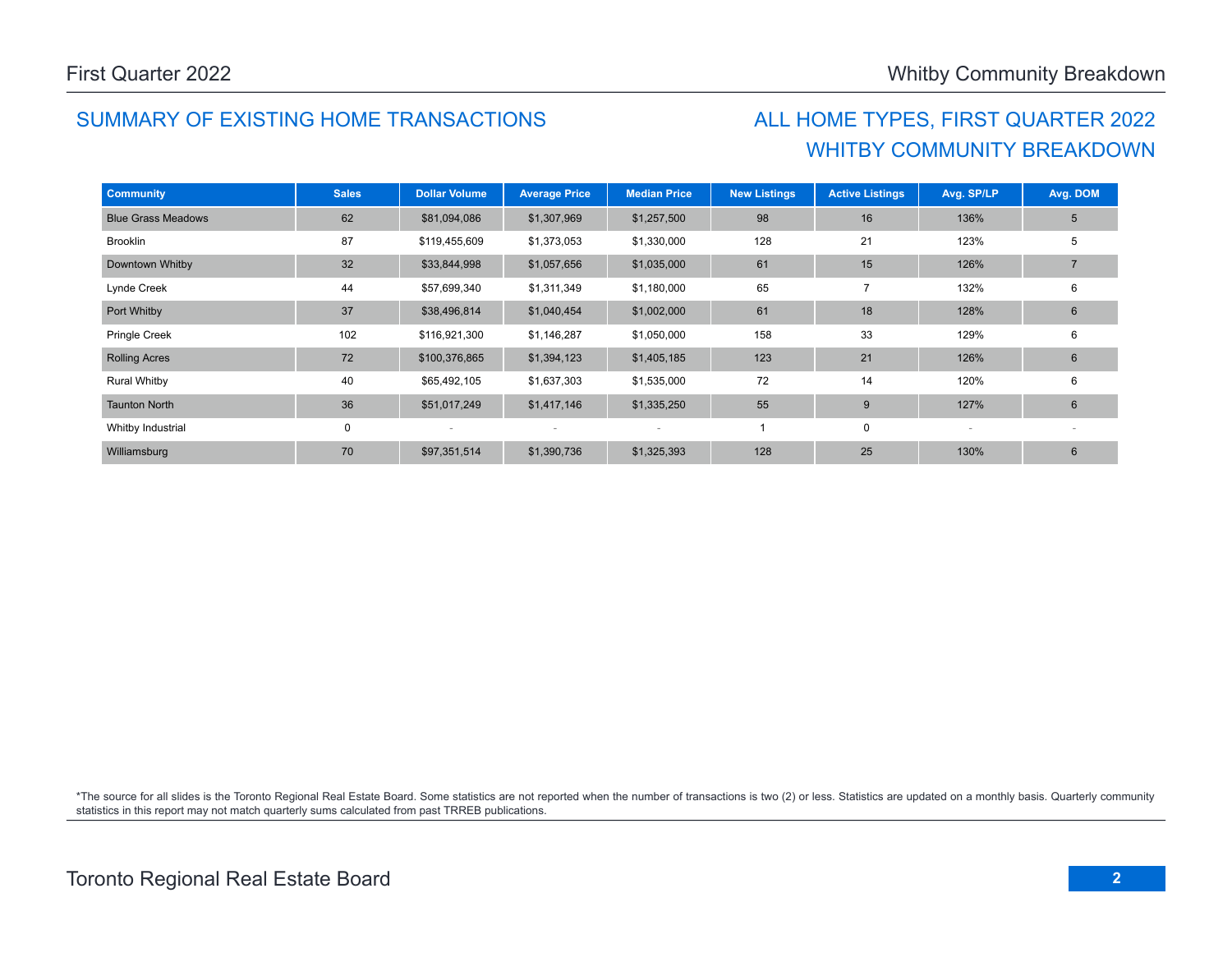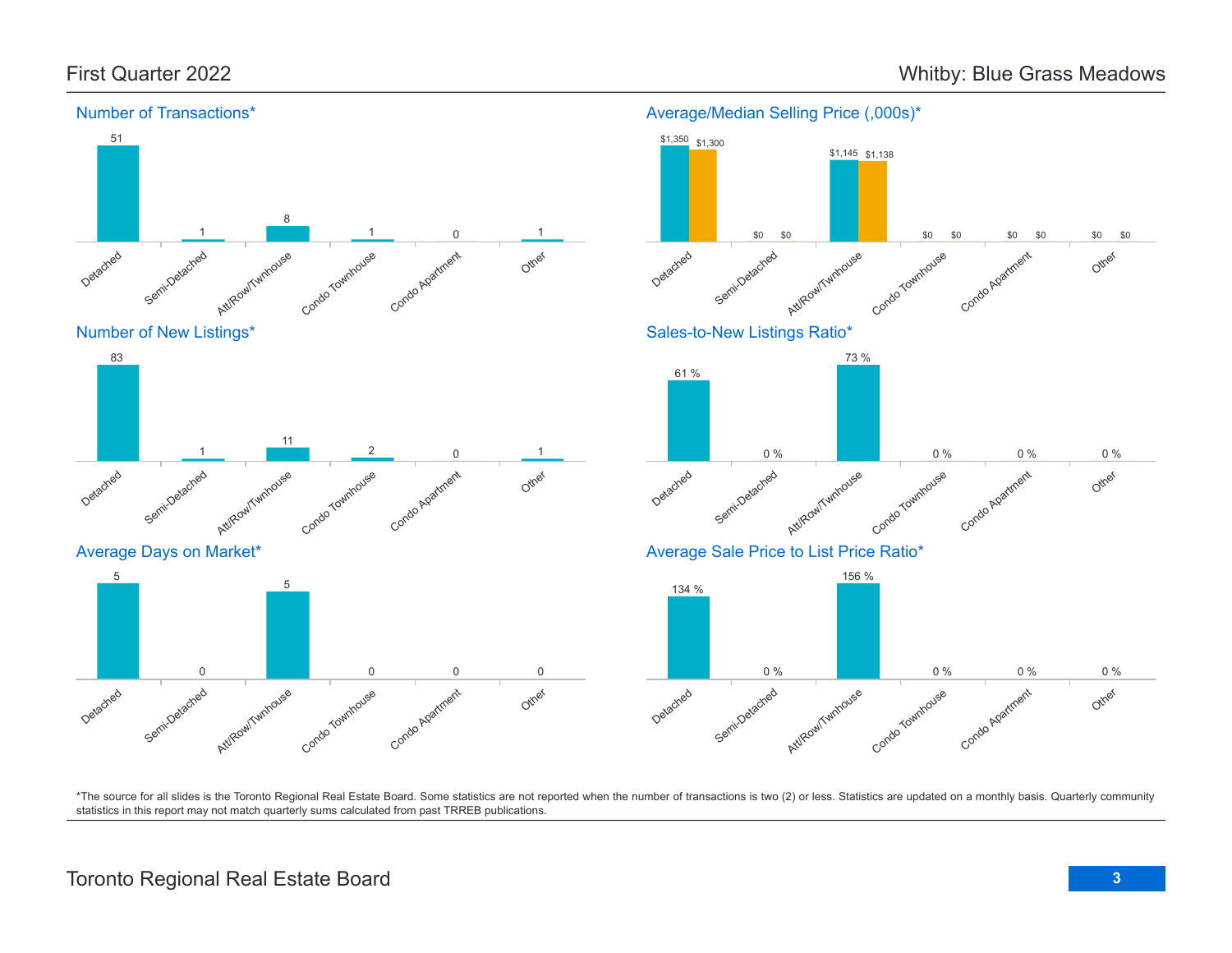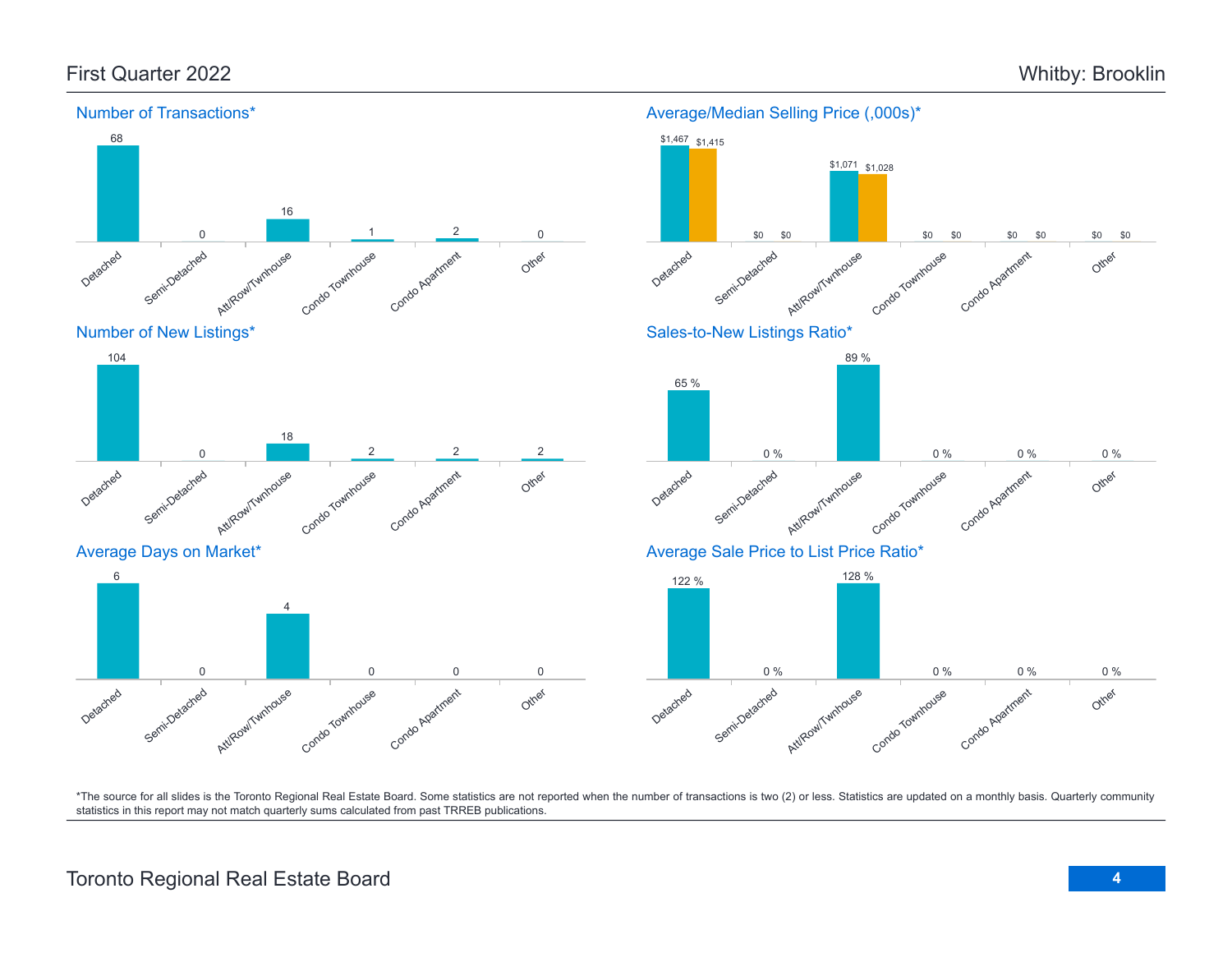



Average Days on Market\*





\*The source for all slides is the Toronto Regional Real Estate Board. Some statistics are not reported when the number of transactions is two (2) or less. Statistics are updated on a monthly basis. Quarterly community statistics in this report may not match quarterly sums calculated from past TRREB publications.

## Toronto Regional Real Estate Board **5**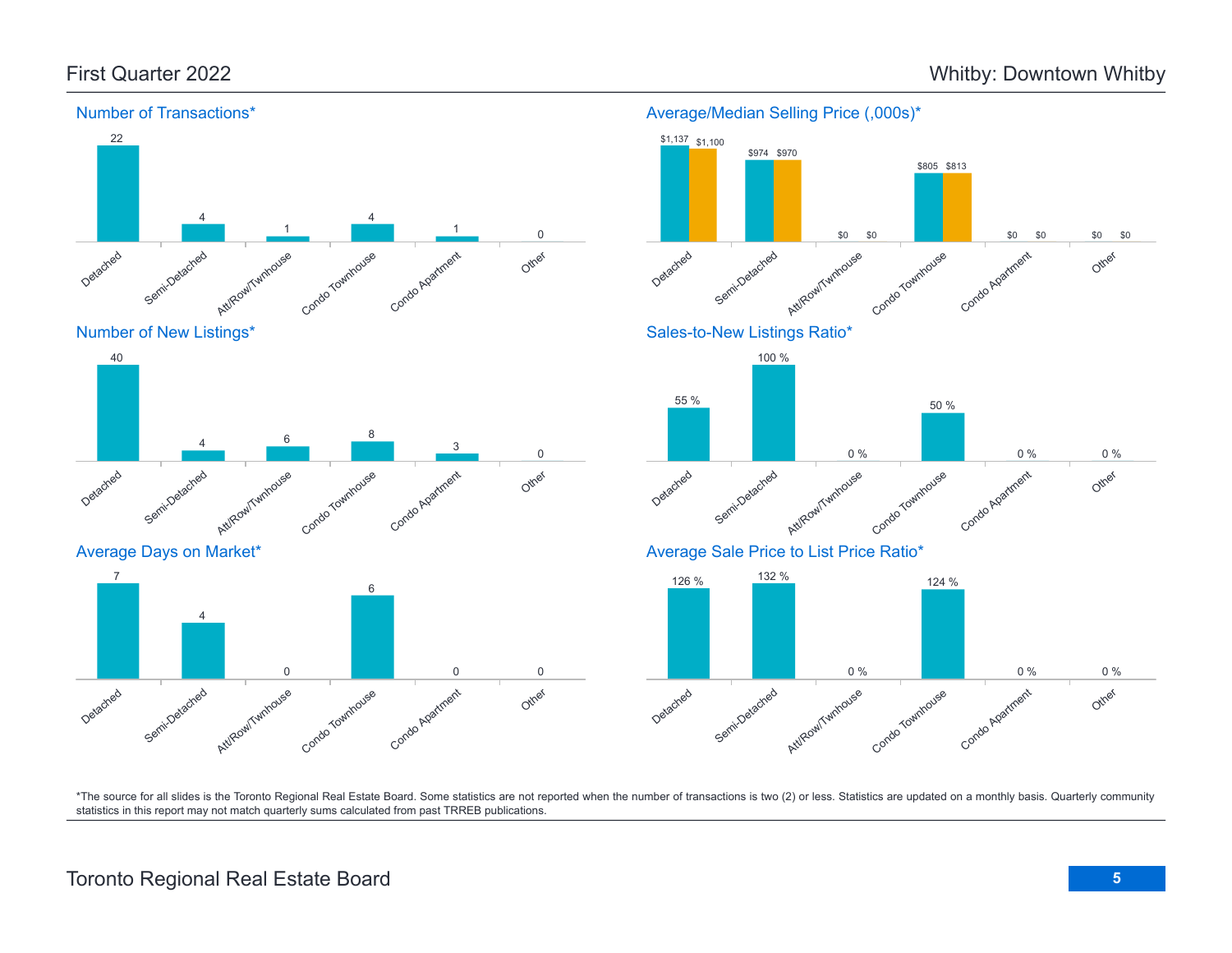

#### Number of Transactions\*

Average/Median Selling Price (,000s)\*



\*The source for all slides is the Toronto Regional Real Estate Board. Some statistics are not reported when the number of transactions is two (2) or less. Statistics are updated on a monthly basis. Quarterly community statistics in this report may not match quarterly sums calculated from past TRREB publications.

Other

Detached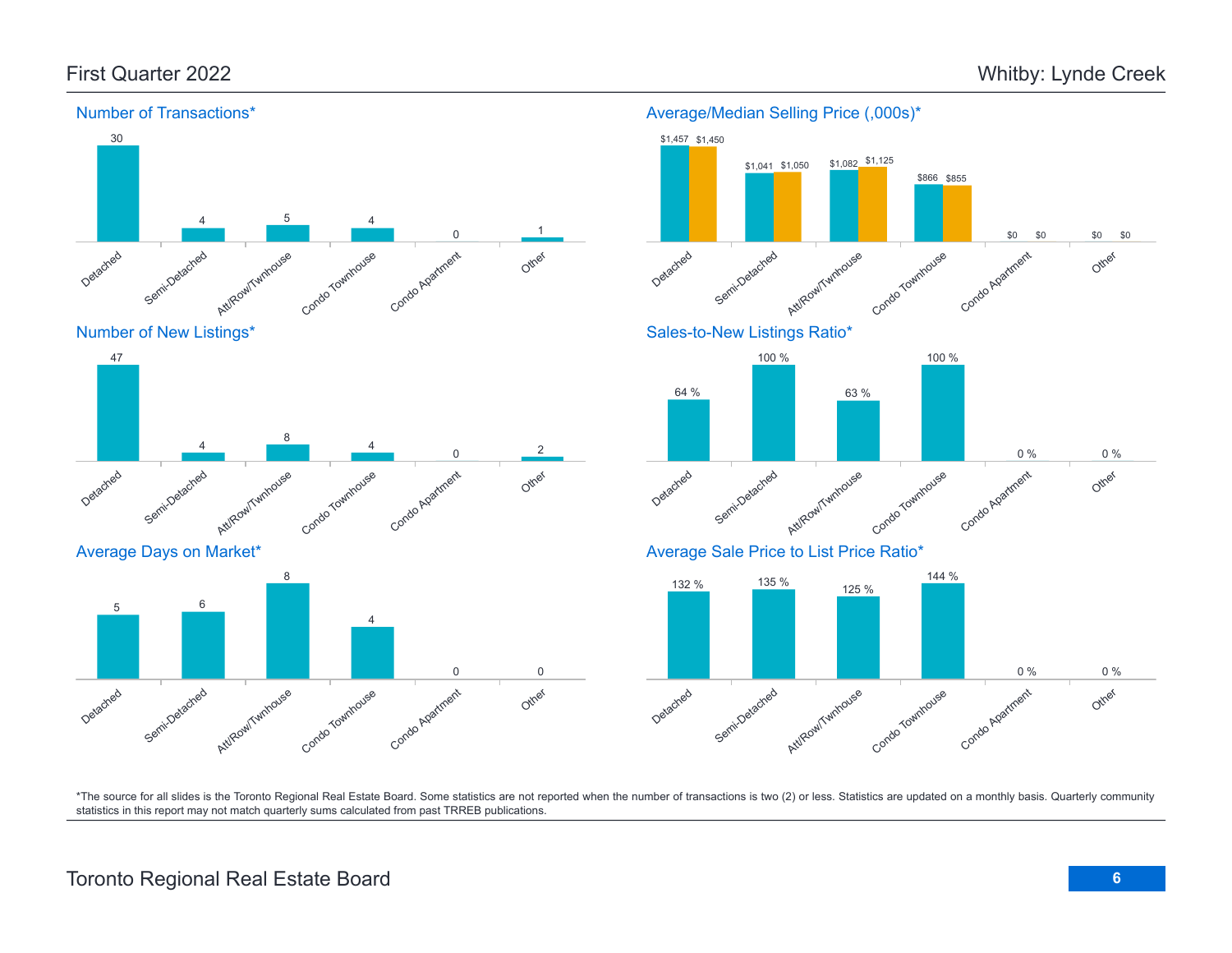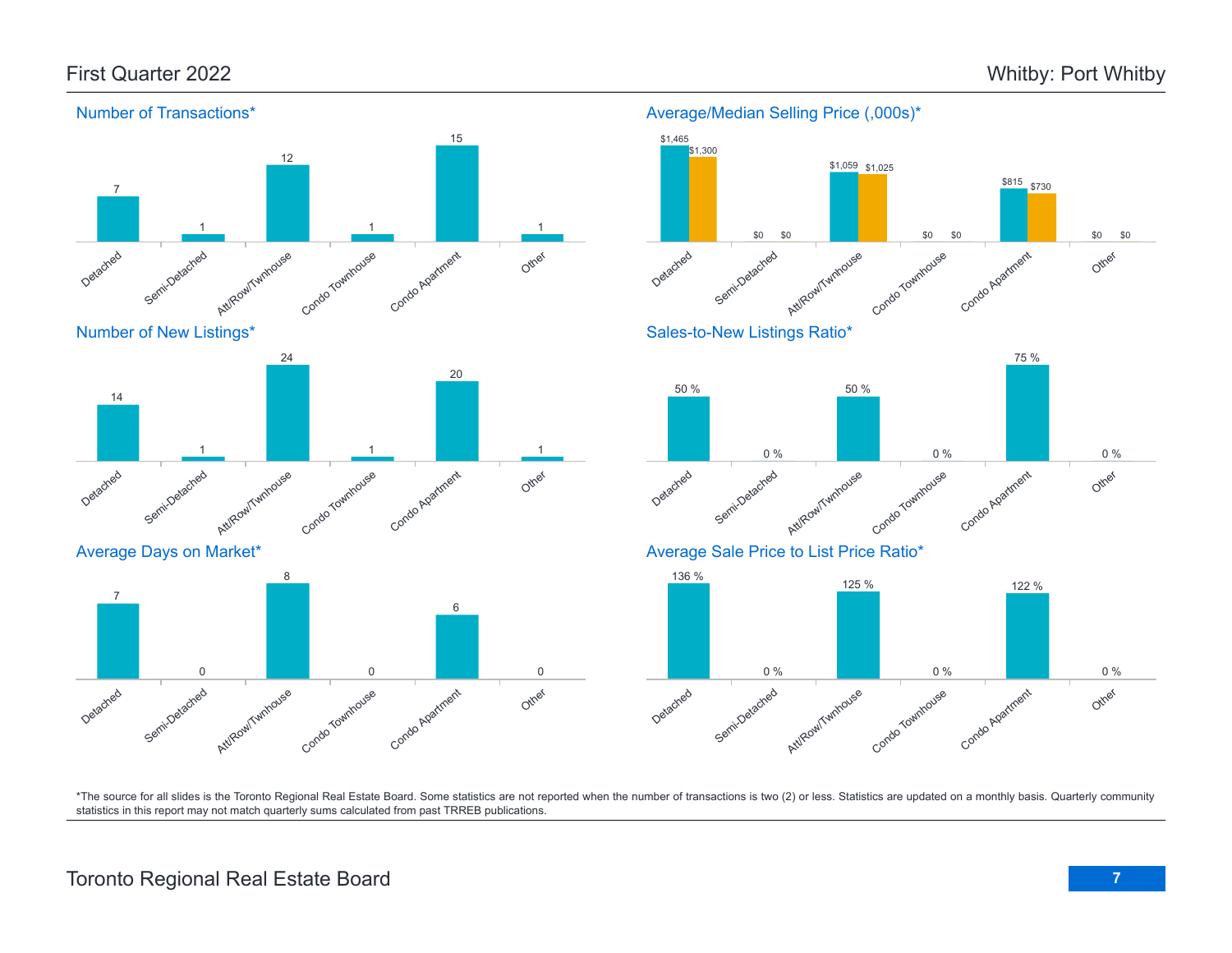

Number of New Listings\*



Average Days on Market\*



#### Detached Semi-Detached Att/Row/Twnhouse riv. Condo Townhouse Condo Apartment Other \$1,400 \$1,391 \$1,250 \$1,250  $$1,021$  \$1,000 \$1,000 \$934 \$945 \$746 \$738 \$0 \$0 Sales-to-New Listings Ratio\* Detached Semi-Detached Att/Row/Twnhouse Condo Townhouse Condo Agatment Other 67 % 100 % 64 % 44 % 68 % 0 % Average Sale Price to List Price Ratio\* 129 % 135 % 125 % <sup>139</sup> % <sup>131</sup> % 0 %

Average/Median Selling Price (,000s)\*

Detached Semi-Detached Att/Row/Twnhouse Condo Townhouse Condo Agatment Other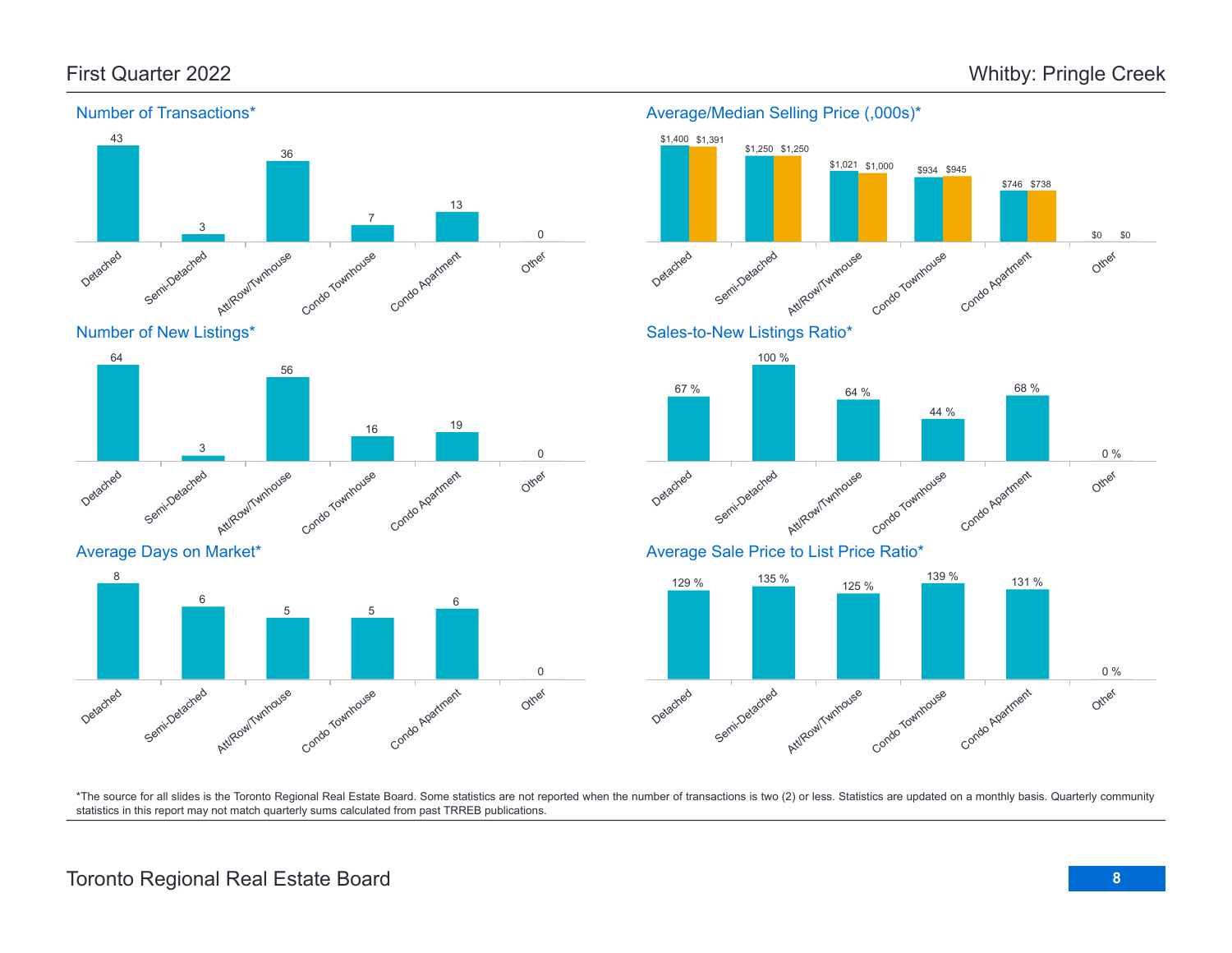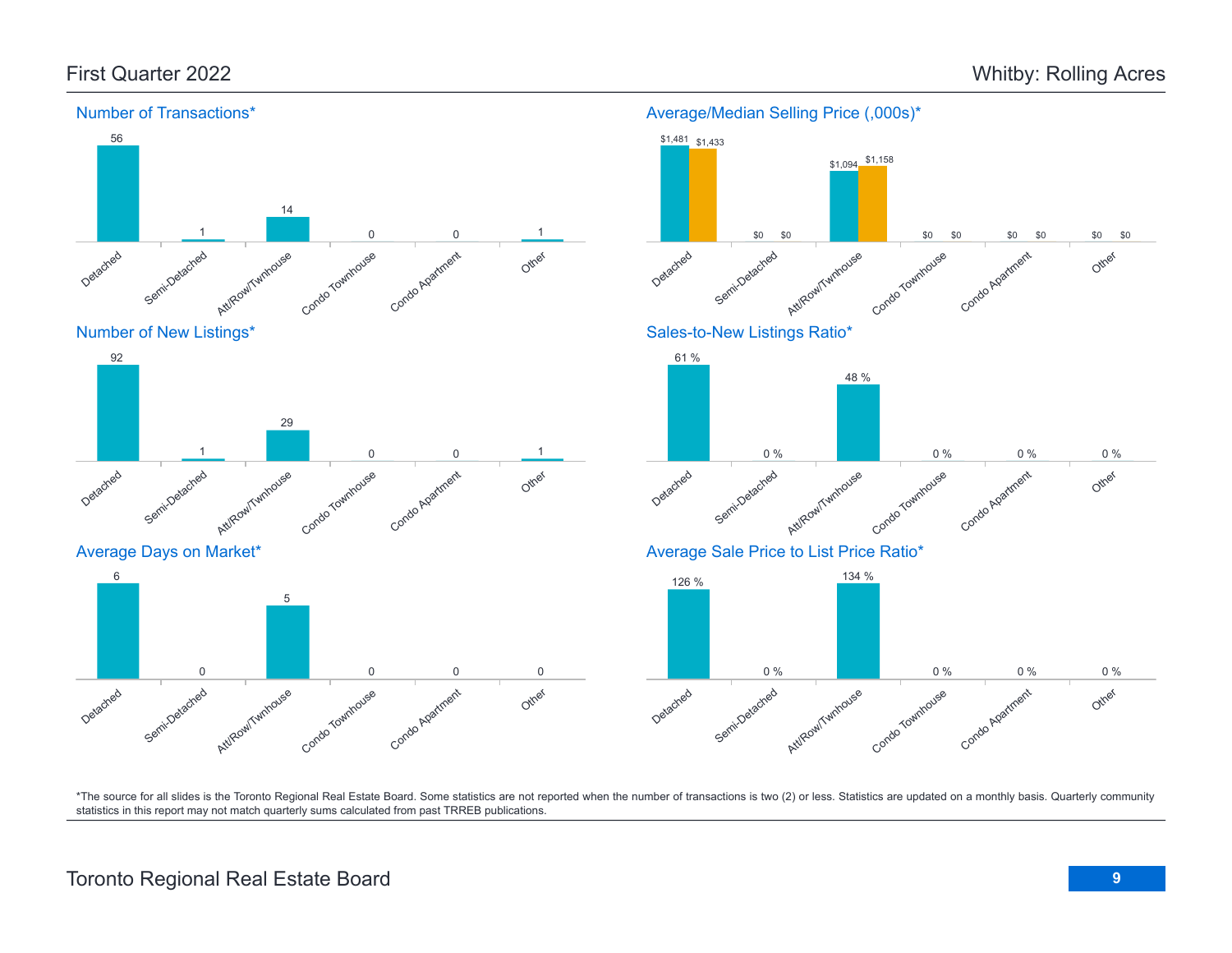Other

Other

Other

Condo Apartment

Condo Apartment

Condo Apartment

0 % 0 % 0 %

0 % 0 % 0 %

\$0 \$0 \$0

\$0 \$0 \$0 \$0 \$0



#### Number of Transactions\*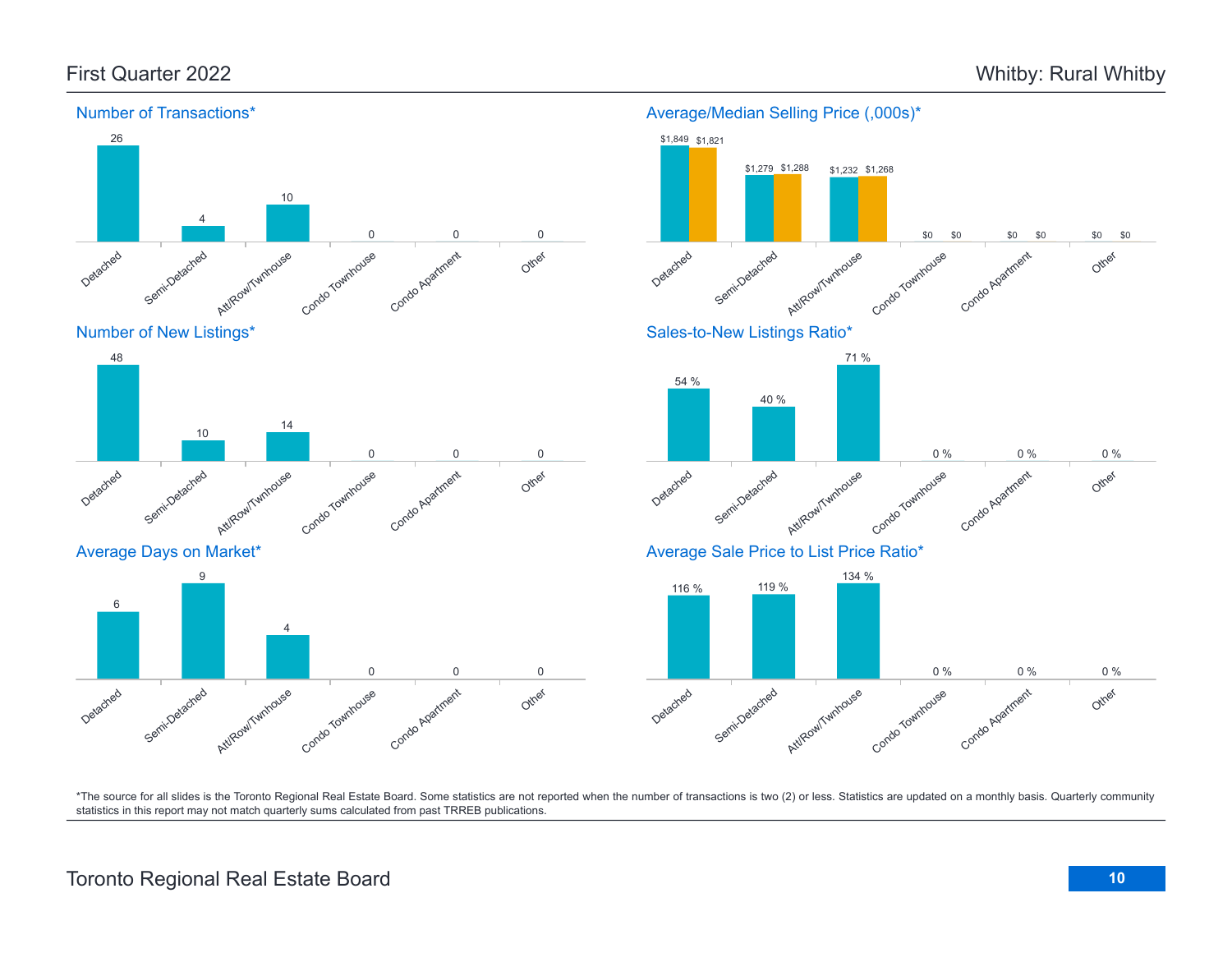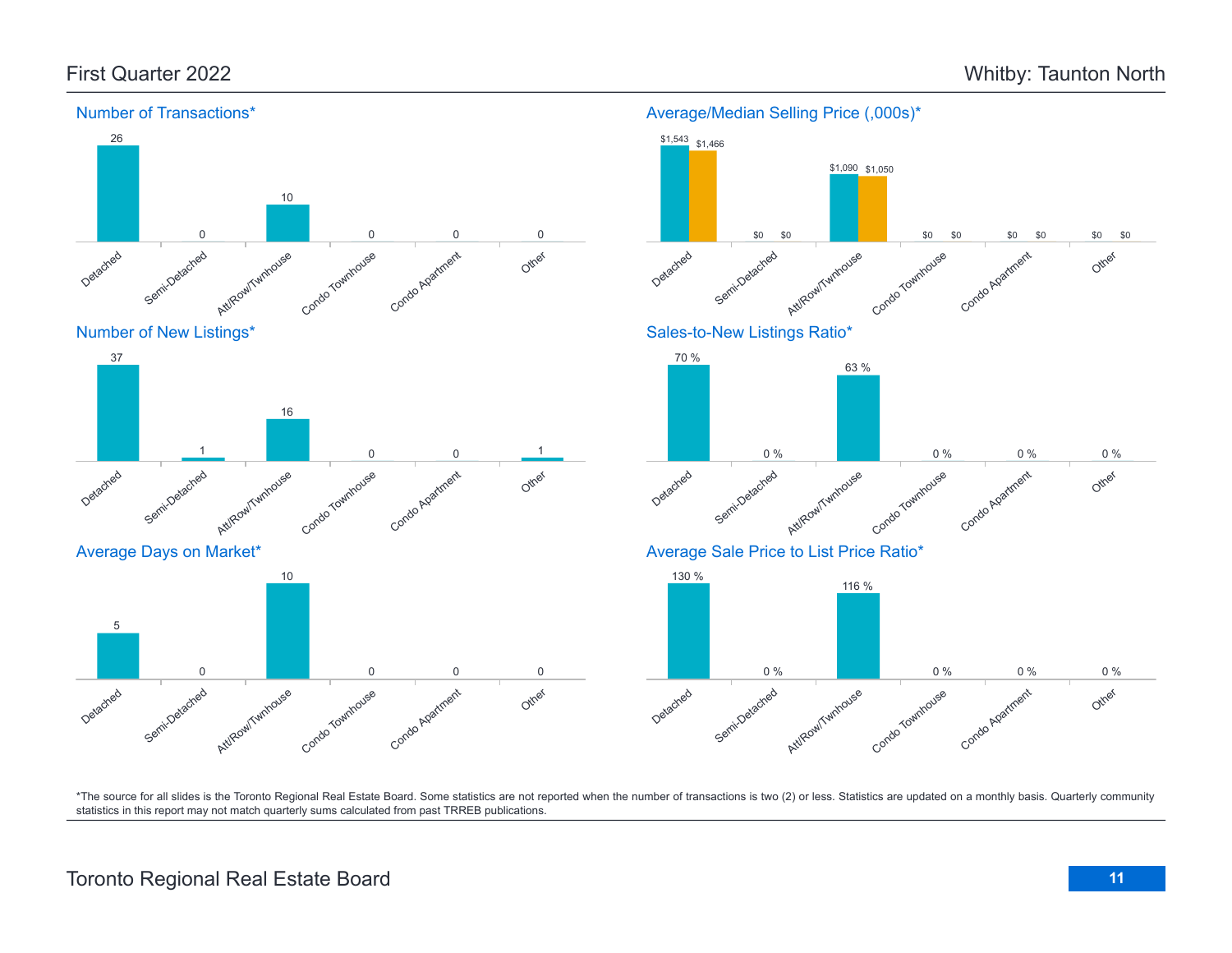#### Number of Transactions\*

Average/Median Selling Price (,000s)\*